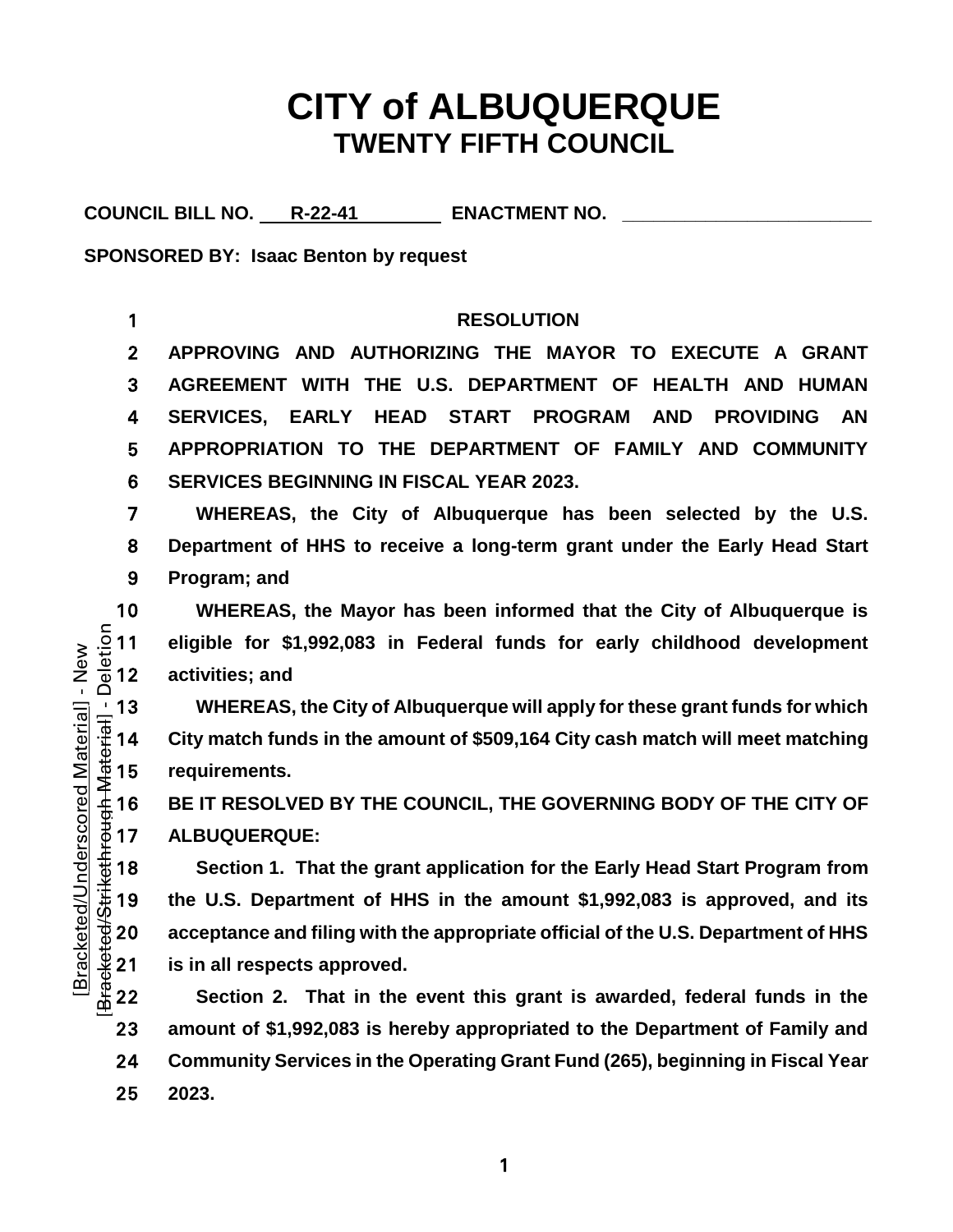| 1                       | Section 3. That funds in the amount of \$480,117 from the transfer to       |
|-------------------------|-----------------------------------------------------------------------------|
| $\overline{2}$          | Operating Grants Program of the General Fund are hereby appropriated to the |
| 3                       | Department of Family and Community Services in the Operating Grants Fund    |
| 4                       | (265), beginning in Fiscal Year 2023, as a portion of the City's matching   |
| 5                       | requirements.                                                               |
| 6                       |                                                                             |
| $\overline{\mathbf{z}}$ |                                                                             |
| 8                       |                                                                             |
| 9                       |                                                                             |
| 10                      |                                                                             |
| 11                      |                                                                             |
| 12                      |                                                                             |
| 13                      |                                                                             |
| 14                      |                                                                             |
| 15                      |                                                                             |
| 16                      |                                                                             |
| 17                      |                                                                             |
|                         |                                                                             |
|                         |                                                                             |
|                         |                                                                             |
|                         |                                                                             |
|                         |                                                                             |
|                         |                                                                             |
|                         |                                                                             |
|                         |                                                                             |
|                         |                                                                             |
|                         |                                                                             |
|                         |                                                                             |
|                         |                                                                             |
| 30                      |                                                                             |
|                         |                                                                             |
|                         |                                                                             |

[Bracketed/Underscored Material] - New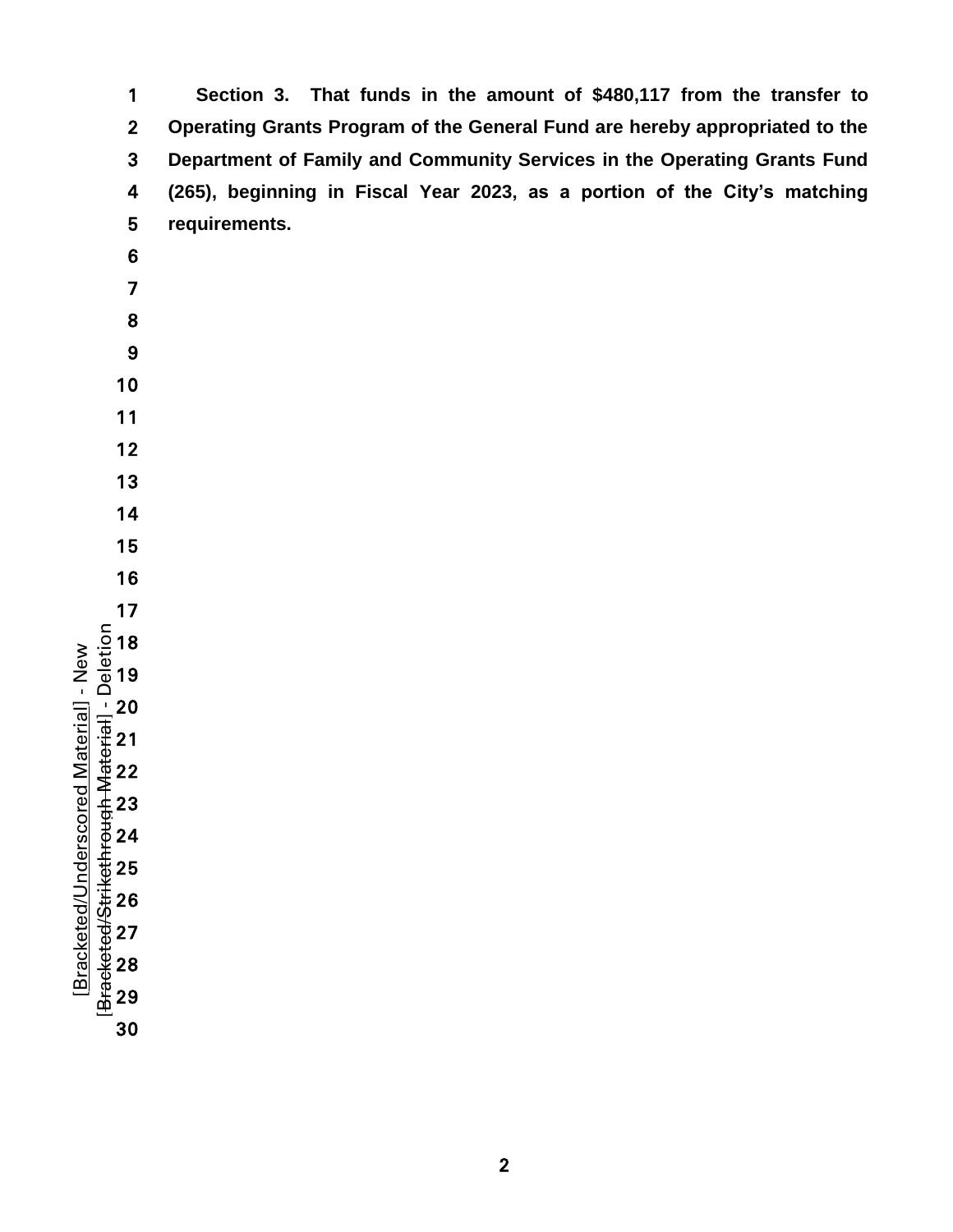

# **CITY OF ALBUQUERQUE Albuquerque, New Mexico** Office of the Mayor

Mayor Timothy M. Keller

## **INTER-OFFICE MEMORANDUM**

March 24, 2022

TO: Isaac Benton, President, City Council

- Timothy M. Keller, Mayor FROM:
- SUBJECT: Approving and Authorizing the Mayor to Execute a Grant Agreement with the U.S. Department of Health and Human Services, Early Head Start Program and Providing an Appropriation to the Department of Family and Community Services beginning in Fiscal Year 2023

The City of Albuquerque is entering the twenty fourth year of a grant from the U.S. Department of Health and Human Services for its Early Head Start Program, which provides a range of early childhood education, health and social services to 128 lowincome families with children ages 0-3. The Early Head Start Program is operated in collaboration with the City's Child Development Centers and the Department of Family and Community Services.

This legislation appropriates \$1,992,4083 in new Federal grant funds. It also appropriates City funds in the amount of \$501,081 from the Transfer to Operating Grants Program in the General Fund as in-kind to meet the required match

This resolution is forwarded to the Council for consideration and action.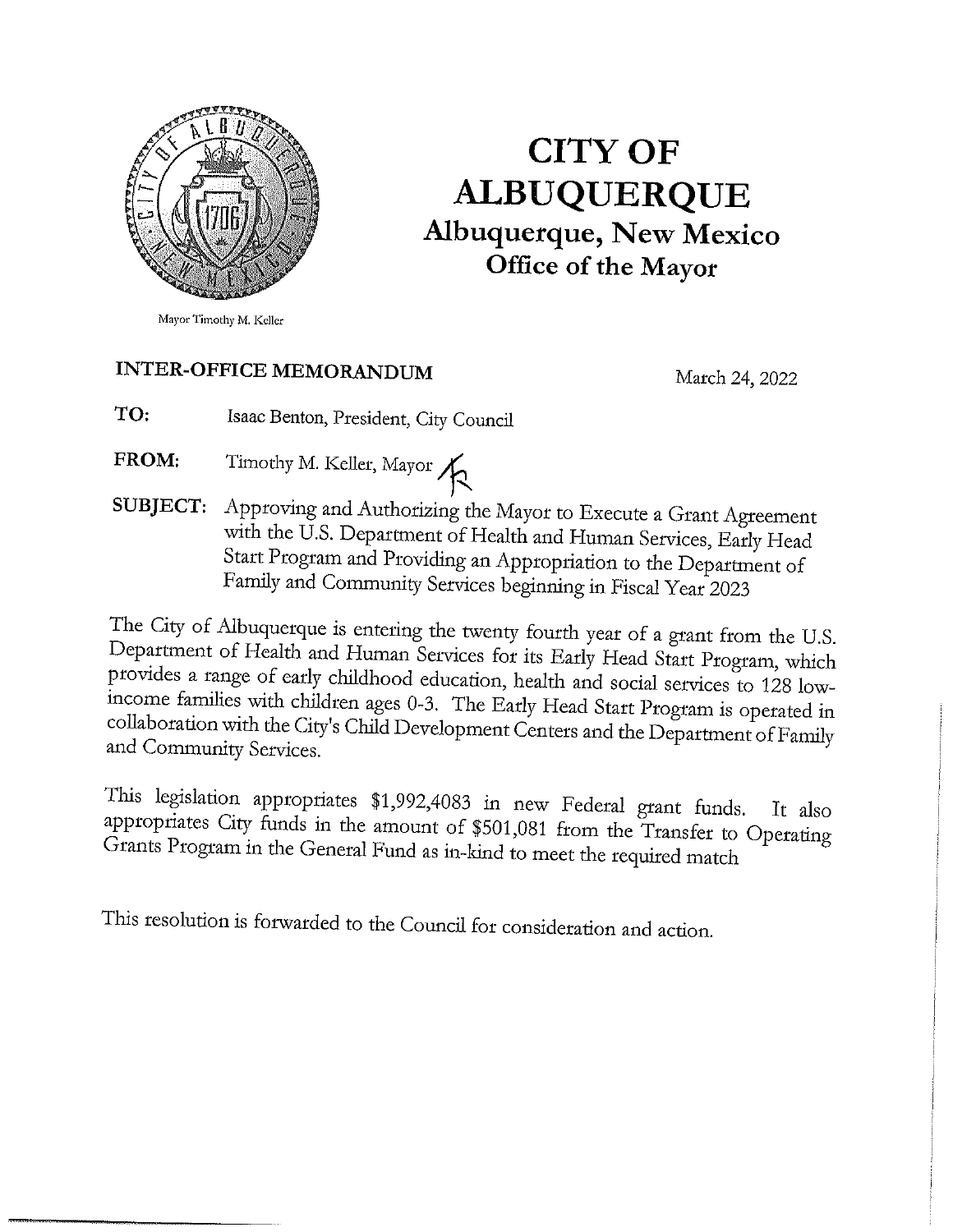עוטטעטערפער זישון אישון איישר אייז איז ז

Legislation Title: Approving and Authorizing the Mayor to Execute a Grant Agreement with the U.S. Department of Health and Human Services, Early Head Start Program and Providing an Appropriation to the Department of Family and Community Services beginning in Fiscal Year 2023.

Recommended: Sarita M. Nair Date **Chief Administrative Officer** 

Approved as to Legal Form:

DocuSigned by: lawrir kech 4/22/2022 | 4:28 PM MDT

Esteban A. Aguilar, Jr. Date **City Attorney** 

Recommended:

-DocuSigned by: Carol M Pierce 4/22/2022 | 4:25 PM MDT 72F4E134004641B-Carol M. Pierce Date Director, Dept. of Family & Community Services

EC-signature page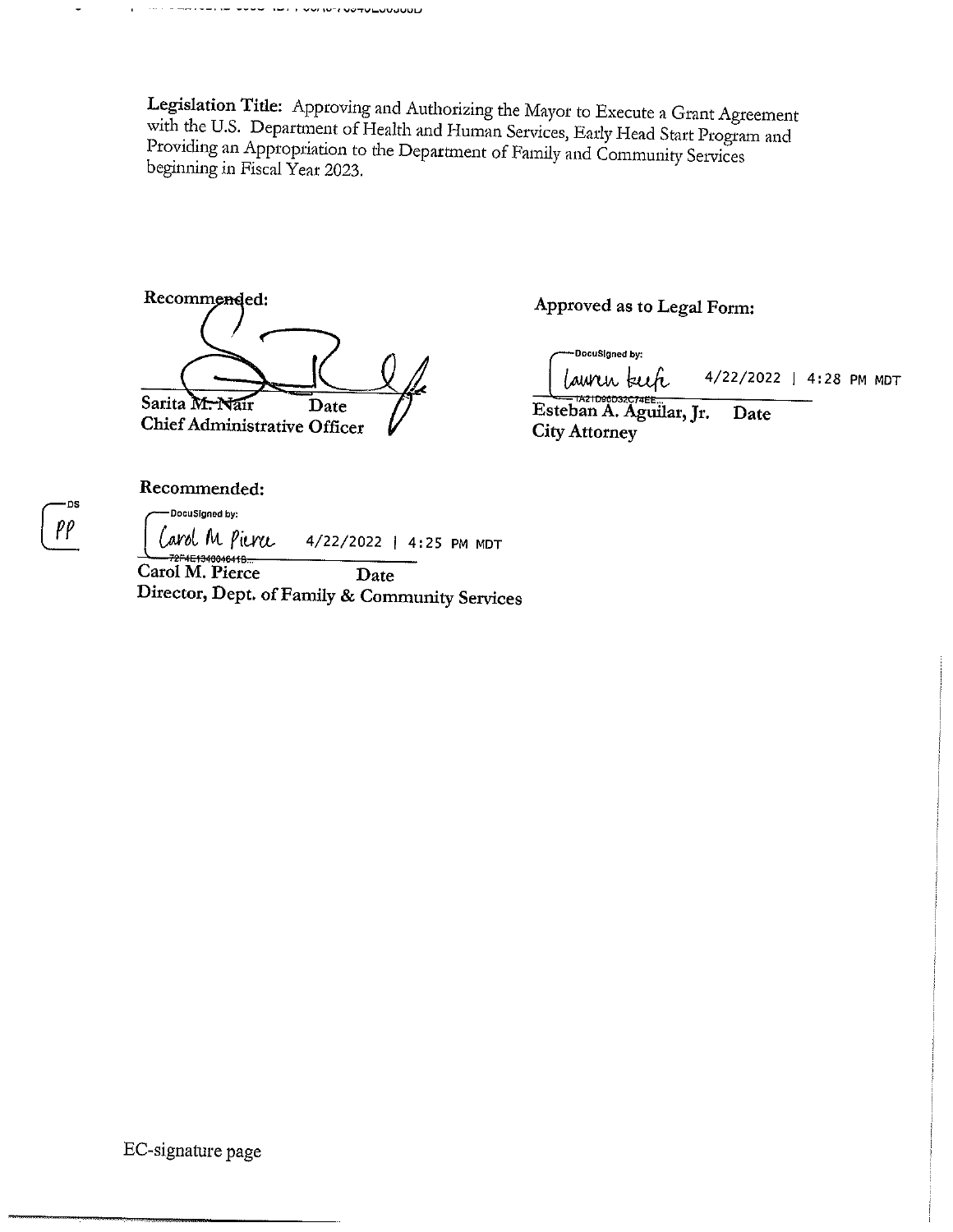### **Cover Analysis**

### **1. What is it?**

Approving and Authorizing the Mayor to Execute a Grant Agreement with the U.S. Department of Health and Human Services, Early Head Start Program and providing an Appropriation to the Department of Family and Community Services beginning in Fiscal Year 2023.

### **2. What will this piece of legislation do?**

This legislation appropriates Federal grant dollars enabling the Department to serve 128 children and families, pregnant women and families with children 0-3 years of age. The City of Albuquerque is the Early Head Start grantee for Bernalillo County. Early Head Start supports families in their effort to be effective and responsive parents. This program will offer low-income families childcare services, child development and parenting education along with family support services.

### **3. Why is this project needed?**

Early Head Start is federally funded through the Office of Head Start of the Administration of Children and Families within the Department of Health and Human Services in Washington, DC. This grant is a continuous grant since 1997 that is renewed on an annual basis. This year's grant funds July 1, 2022 to June 30, 2023. The project is needed in order to continue the services to the community.

#### **4. How much will it cost and what is the funding source?**

The City of Albuquerque, Department of Family and Community Services, Division of Child and Family Development is the recipient of a grant from the U.S. Department of Health and Human Services for \$1,992,083 in FY21 funds. Funds in the amount of \$509,164 are necessary for the match requirements. The required matching funds are made up of general funds and non-cash in-kind.

#### **5. Is there a revenue source associated with this contract? If so, what level of income is projected?**

No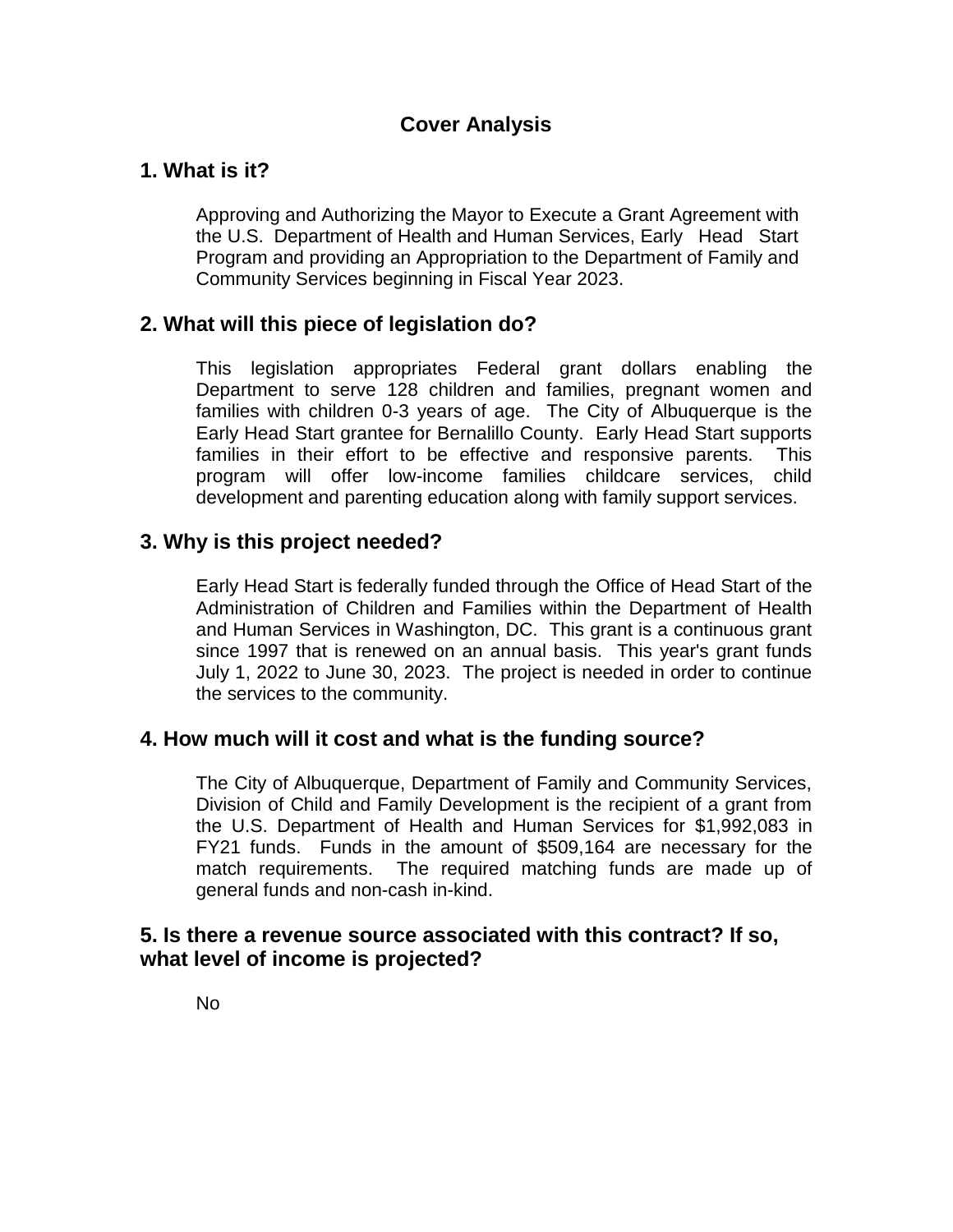

#### **City of Albuquerque Department of Family and Community Services Carol M. Pierce, Director**

Timothy M. Keller, Mayor

# **Interoffice Memorandum**

**March 30, 2022** 

TO: Sarita Nair, Chief Administrative Officer

**FROM:** Carol M. Pierce | (MP)

IDOH Waiver Request for 2023 Early Head Start (EHS) Grant **SUBJECT:** 

The Department of Family and Community Services (FCS) is in the process of applying for the 2023 Early Head Start Year-5 Continuation Grant from the Department of Health and Human Services. The grant application will be submitted on April 1, 2022.

A mix of federal and city funds would provide Early Head Start (EHS) services for 128 slots available to income eligible pregnant women, infants and toddlers. The services will be divided into 104 center-based and 24 home-based slots.

The federal grant request is \$2,036,989 to include \$1,992,083 for program operations and \$44,906 for Training and Technical Assistance. This federal grant requires a 20% match of the total approved project  $cost$  totaling \$501,081.

Of this federal grant, \$2,036,989 covers personnel costs including salary and fringe. Applying the City's IDOH rate added to the actual administrative costs would exceed the federal 15% cap on administrative costs by \$146,663

The Department believes the cost of paying the current 7.2% IDOH rate for the proposed EHS grant places an excessive fiscal burden on an already tight General Fund budget. I therefore, respectfully request a waiver of the IDOH rate in the 2023 Early Head Start Grant.

Approyed Sarita<sup>T</sup>

Chief Administrative Officer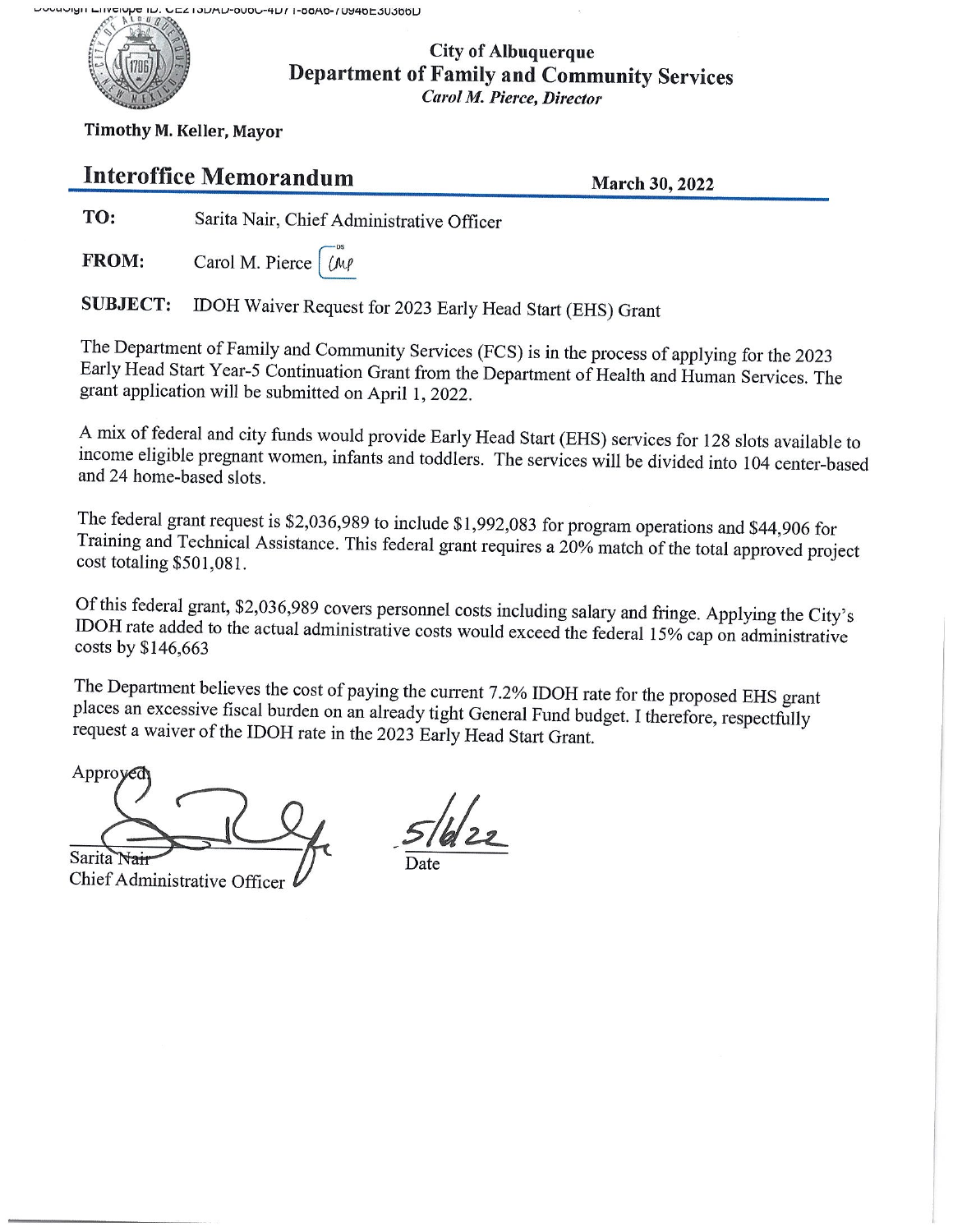$MNL$ Haiyan Zhao

-DS

DocuSigned by:  $($ arol M Pierce  $6/2/2022 + 12:24$  PM MDT

35

#### **COMMENTS ON NON-MONETARY IMPACTS TO COMMUNITY/CITY GOVERNMENT:**

PREPARED BY: APPROVED:

#### REVIEWED BY:



DIRECTOR<sup>"</sup> (date)

| TITLE:                              | FY22 Grant Application with the United<br>States Department of Health and Human<br>Services for Early Head Start                             |    |              |                           |                     | Legislation Type: R<br>FUND: 265 - Operating Grants |                |    |                                      |  |
|-------------------------------------|----------------------------------------------------------------------------------------------------------------------------------------------|----|--------------|---------------------------|---------------------|-----------------------------------------------------|----------------|----|--------------------------------------|--|
|                                     |                                                                                                                                              |    |              |                           |                     | Dept:                                               |                |    | <b>Family and Community Services</b> |  |
| $[ \ ]$                             | No measurable fiscal impact is anticipated, i.e., no impact on fund balance over and above existing<br>appropriations.                       |    |              |                           |                     |                                                     |                |    |                                      |  |
| [X]                                 | (If Applicable) The estimated fiscal impact (defined as impact over and above existing appropriations)<br>of this legislation is as follows: |    |              |                           |                     |                                                     |                |    |                                      |  |
|                                     |                                                                                                                                              |    |              |                           | <b>Fiscal Years</b> |                                                     |                |    |                                      |  |
|                                     |                                                                                                                                              |    | 2023         |                           | 2024                |                                                     | 2025           |    | Total                                |  |
| Base Salary/Wages - ENT             |                                                                                                                                              |    | 1,172,725    |                           |                     |                                                     |                |    | 1,172,725                            |  |
| Fringe Benefits at ENT              | 50.6400%                                                                                                                                     |    | 596,800      |                           |                     |                                                     |                |    | 596,800                              |  |
| Base Salary/Wages - Admin           |                                                                                                                                              |    | 149,411      |                           |                     |                                                     |                |    |                                      |  |
| Fringe Benefits at Admin            | 50.6400%                                                                                                                                     |    | 76,035       |                           |                     |                                                     |                |    |                                      |  |
| Temp Wages                          |                                                                                                                                              |    |              |                           |                     |                                                     |                |    |                                      |  |
| Temp F/B                            |                                                                                                                                              |    |              |                           |                     |                                                     |                |    |                                      |  |
| <b>Subtotal Personnel</b>           |                                                                                                                                              |    | 1,994,971    |                           |                     |                                                     |                |    | 1,769,525                            |  |
| <b>Operating Expenses</b>           |                                                                                                                                              |    | 551,265      |                           |                     |                                                     |                |    | 551,265                              |  |
| Property                            |                                                                                                                                              |    |              |                           |                     |                                                     |                |    |                                      |  |
| <b>Indirect Costs</b>               | Waiver                                                                                                                                       |    |              |                           |                     |                                                     |                |    |                                      |  |
| <b>Total Expenses</b>               |                                                                                                                                              | \$ | 2,546,236 \$ |                           |                     | \$                                                  |                | \$ | 2,546,236                            |  |
| [ ] Estimated revenues not affected |                                                                                                                                              |    |              |                           |                     |                                                     |                |    |                                      |  |
| [X] Estimated revenue impact        |                                                                                                                                              |    |              |                           |                     |                                                     |                |    |                                      |  |
|                                     | Amount of Grant                                                                                                                              |    | 2,036,989    |                           |                     |                                                     |                |    | 2,036,989                            |  |
|                                     | City Cash Match                                                                                                                              |    | 350,946      |                           |                     |                                                     |                |    | 350,946                              |  |
|                                     | City In-kind Match                                                                                                                           |    | 158,301      |                           |                     |                                                     |                |    |                                      |  |
| <b>Total Revenue</b>                | <b>City IDOH</b>                                                                                                                             | \$ | 2,546,236    | $\boldsymbol{\mathsf{s}}$ | $\blacksquare$      | \$                                                  | $\blacksquare$ | \$ | 2,387,935                            |  |
|                                     |                                                                                                                                              |    |              |                           |                     |                                                     |                |    |                                      |  |

## **FISCAL IMPACT ANALYSIS (Operating Funds)**

Number of Positions created

| DocuSigned by:                  |                          | -DocuSigned by:                 | — DocuSigned by:                                                                        |
|---------------------------------|--------------------------|---------------------------------|-----------------------------------------------------------------------------------------|
| $k$ errin $E$ . Noch            | $6/2/2022$   4:48 PM MDT |                                 | <i>Lawrence L. Davis</i> 2/2022   11:49 <i>Phonetice Boerner</i> 6/3/2022   8:23 AM MDT |
| <b>EXECUTIVE BUDGET ANALYST</b> |                          | <b>BUDGET OFFICER</b><br>(date) | EUZCZ8ZCITY ECONOMIST                                                                   |

**DS** 

 $\rho\rho$ 

**COMMENTS:** The FY23 application, for July 1, 2022 through June 30, 2023, includes \$2,036,989 in Federal, \$350,946 of City cash match, and \$158,301 of City non-cash in-kind match.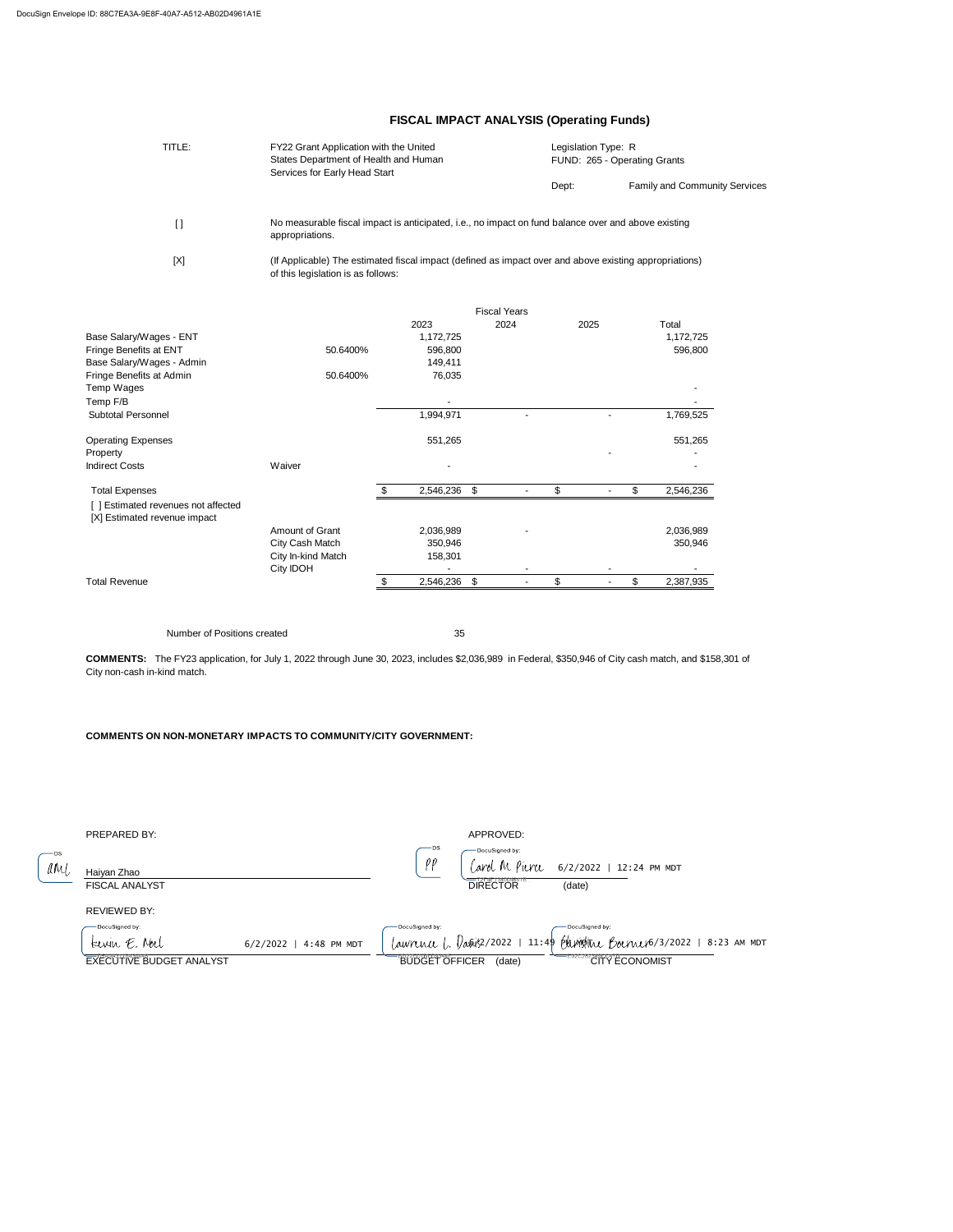|                                   | <b>Federal</b> | <b>Match</b> | T&TA   |
|-----------------------------------|----------------|--------------|--------|
| <b>A. PERSONNEL COSTS</b>         | 1,172,725      | 149,411      |        |
| <b>B. Fringe Benefits:</b>        | 596,800        | 76,035       |        |
|                                   |                |              |        |
| C. Travel                         | 5,000          |              | 4,560  |
| D. Equipment                      |                |              |        |
| <b>E. Supplies</b>                |                |              |        |
| Office supplies                   | 45,000         | 15,000       |        |
| Child and Family                  | 35,037         | 20,000       |        |
| <b>Food Services</b>              | 13,000         | 10,000       |        |
| Supplies for T & TA               | 12,000         | 20,000       |        |
| F. Contractual:                   |                |              |        |
| Nutritionist                      | 25,000         | 25,000       |        |
| <b>Mental Health</b>              | 25,000         | 25,000       |        |
| Translator                        |                |              |        |
| <b>Training</b>                   | 28,000         |              | 14,906 |
| <b>G. OTHER</b>                   |                |              |        |
| Rent                              |                | 10,500       |        |
| <b>Utilities</b>                  | 10,545         |              |        |
| Telephone                         |                |              |        |
| <b>Building Maintenance</b>       | 8,476          |              |        |
| <b>Local Travel</b>               | 5,500          |              |        |
| Publications/Advertising/Printing | 10,000         |              | 15,000 |
| Training & Technical Assistance:  |                |              | 10,440 |
| Other / Donations                 |                | 158,301      |        |

| <b>Total</b>                   | 1,992,083 | 509,247   | 44,906 |
|--------------------------------|-----------|-----------|--------|
|                                | 0         |           |        |
| Funding letter                 | 1,992,083 | 509,164   | 44,906 |
| <b>Over/Short</b>              | -         | 83        |        |
| <b>Grant Total</b>             |           | 2,036,989 |        |
| Match Cash                     | 350,946   |           |        |
| Match Inkind                   | 158,301   | 509,247   |        |
| <b>Total Federal and Match</b> |           | 2,546,236 |        |
| Payroll                        | 1,994,971 |           |        |
| Operating                      | 551,265   |           |        |
| Total                          | 2,546,236 |           |        |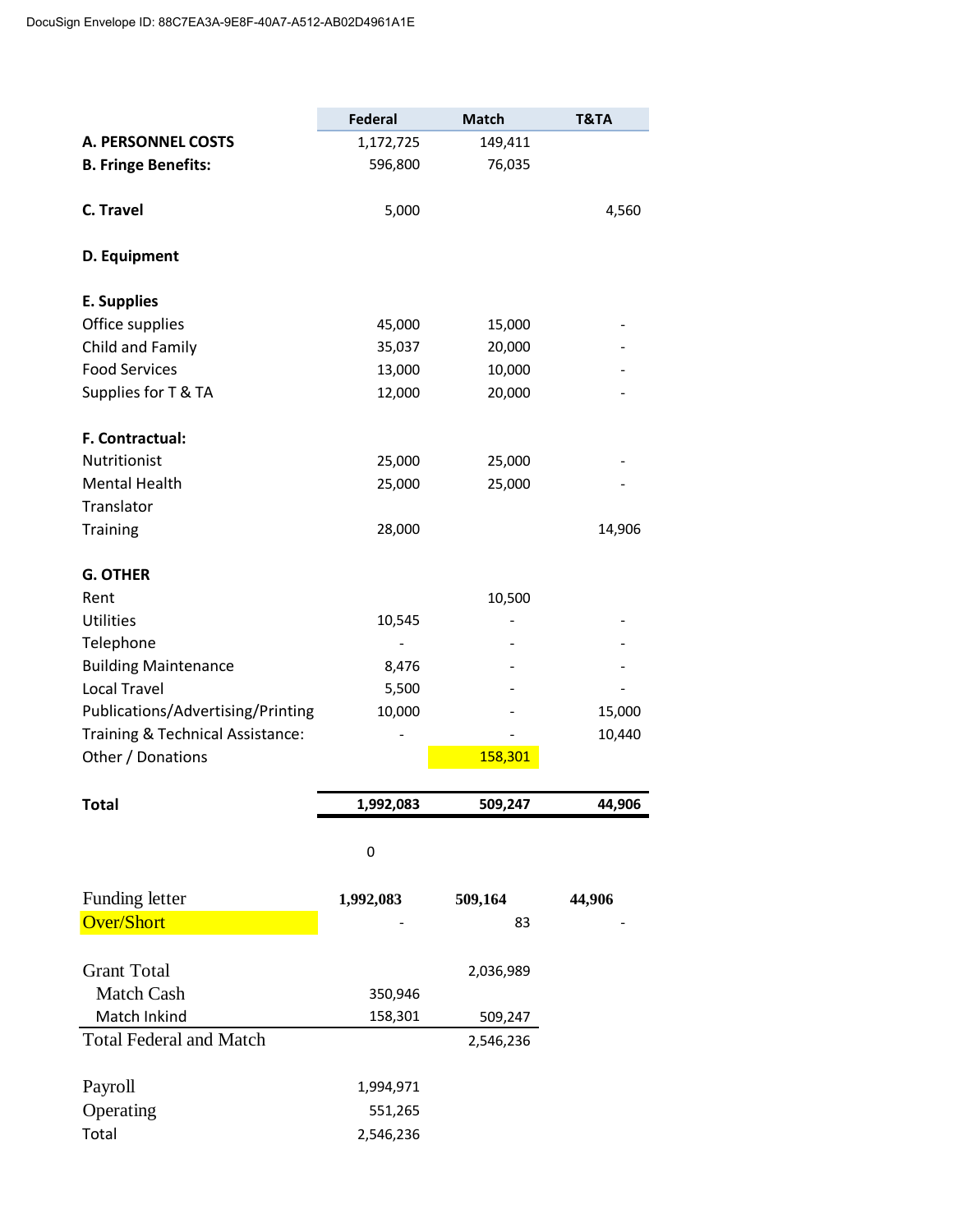| <b>Budget Category</b><br><b>Section</b> | <b>Line Item Description</b>                              | <b>Number of</b><br><b>Employees</b> | <b>Line Item Other Description</b> | <b>RATE</b>        | <b>Annual Salaries</b><br>@ 2080 hours |
|------------------------------------------|-----------------------------------------------------------|--------------------------------------|------------------------------------|--------------------|----------------------------------------|
| Program                                  | <b>Education Specialist M14</b>                           |                                      | 1 Daphne, Dubriel                  | 23.57              | 49,025.60                              |
|                                          | Mental Health & Disa. Coordinator M15                     |                                      | $1$ Connie, Lopez                  | 23.55              | 48,984.00                              |
|                                          | Health, Safety & Nutrition Coordinator M15                |                                      | 1 VACANT                           | 23.55              | 48,984.00                              |
| Program                                  | <b>Head Teacher M13</b>                                   | 6                                    |                                    | 19.30              | 240,864.00                             |
|                                          | Teacher M12                                               | 11                                   |                                    | 16.81              | 384,612.80                             |
|                                          | Teaching ASST C26                                         | 6                                    |                                    | 14.99              | 187,075.20                             |
| Program                                  | <b>ERSEAFamily Services and Enrollment Specialist M13</b> |                                      | $1$ Watrin, Monica M (M14) \$26    | 23.57              | 49,025.60                              |
| Program                                  | Home Visitors M12 (ONE VACANT)                            |                                      | 2 Valarie, Ramirez SP5 \$22.56     | 16.81              | 69,929.60                              |
| Program                                  | Family & Community Engagement Specialist with M-13        |                                      | 1VACANT                            | 19.30              | 40,144.00                              |
| Management                               | Early Head Start Director with E-16                       |                                      | 1VACANT                            | 26.00              | 54,080.00                              |
| Management                               | Executive Director with E-18 50%                          |                                      | 1 excecutive                       | 40.32              | 41,932.80                              |
| Management                               | <b>Clerical Personnel</b>                                 |                                      | 1 Michele, Brown                   | 14.16              | 29,452.80                              |
| Management                               | Data Specialist M14                                       |                                      | 1 Allison, Schacht                 | 23.57              | 49,025.60                              |
| Management                               | <b>Fiscal Personnel</b>                                   | 0.50                                 |                                    |                    | 29,000.00                              |
|                                          |                                                           |                                      |                                    |                    |                                        |
|                                          |                                                           |                                      |                                    |                    | <b>Total Wages</b>                     |
|                                          |                                                           |                                      |                                    | Federal            | 1,172,725.00                           |
|                                          |                                                           |                                      |                                    | <b>Match</b>       | 149,411.00                             |
|                                          |                                                           |                                      |                                    | <b>Grant Total</b> | 1,322,136.00                           |
|                                          |                                                           |                                      |                                    |                    |                                        |
|                                          |                                                           |                                      | <b>Blended Rate</b>                | M Series           |                                        |
|                                          |                                                           |                                      | <b>PERA</b>                        | 21.29%             |                                        |
|                                          |                                                           |                                      | <b>FICA</b>                        | 7.65%              |                                        |
|                                          |                                                           |                                      | <b>OEB</b>                         | 18.50%             |                                        |
|                                          |                                                           |                                      | <b>RHCA</b>                        | 2%                 |                                        |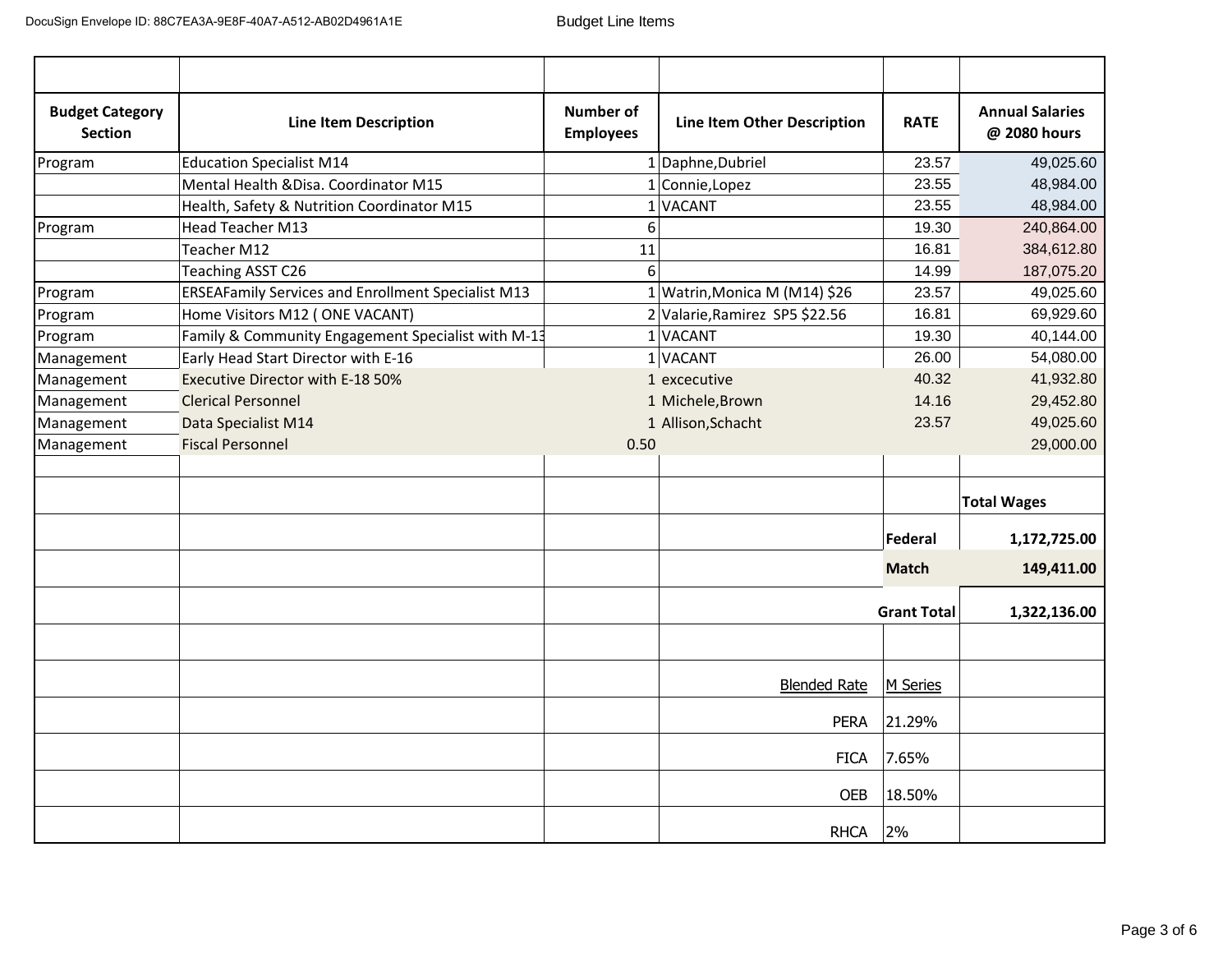| <b>Budget Category</b><br>Section | <b>Line Item Description</b> | <b>Number of</b><br><b>Employees</b> | <b>Line Item Other Description</b> | <b>RATE</b> | <b>Annual Salaries</b><br>@ 2080 hours |
|-----------------------------------|------------------------------|--------------------------------------|------------------------------------|-------------|----------------------------------------|
|                                   |                              |                                      | Ret Life Ins $ 0.75\%$             |             |                                        |
|                                   |                              |                                      | Unemp comp                         | 0.25%       |                                        |
|                                   |                              |                                      | Ins Admin                          | 0.45%       |                                        |
|                                   |                              |                                      |                                    | 50.89%      |                                        |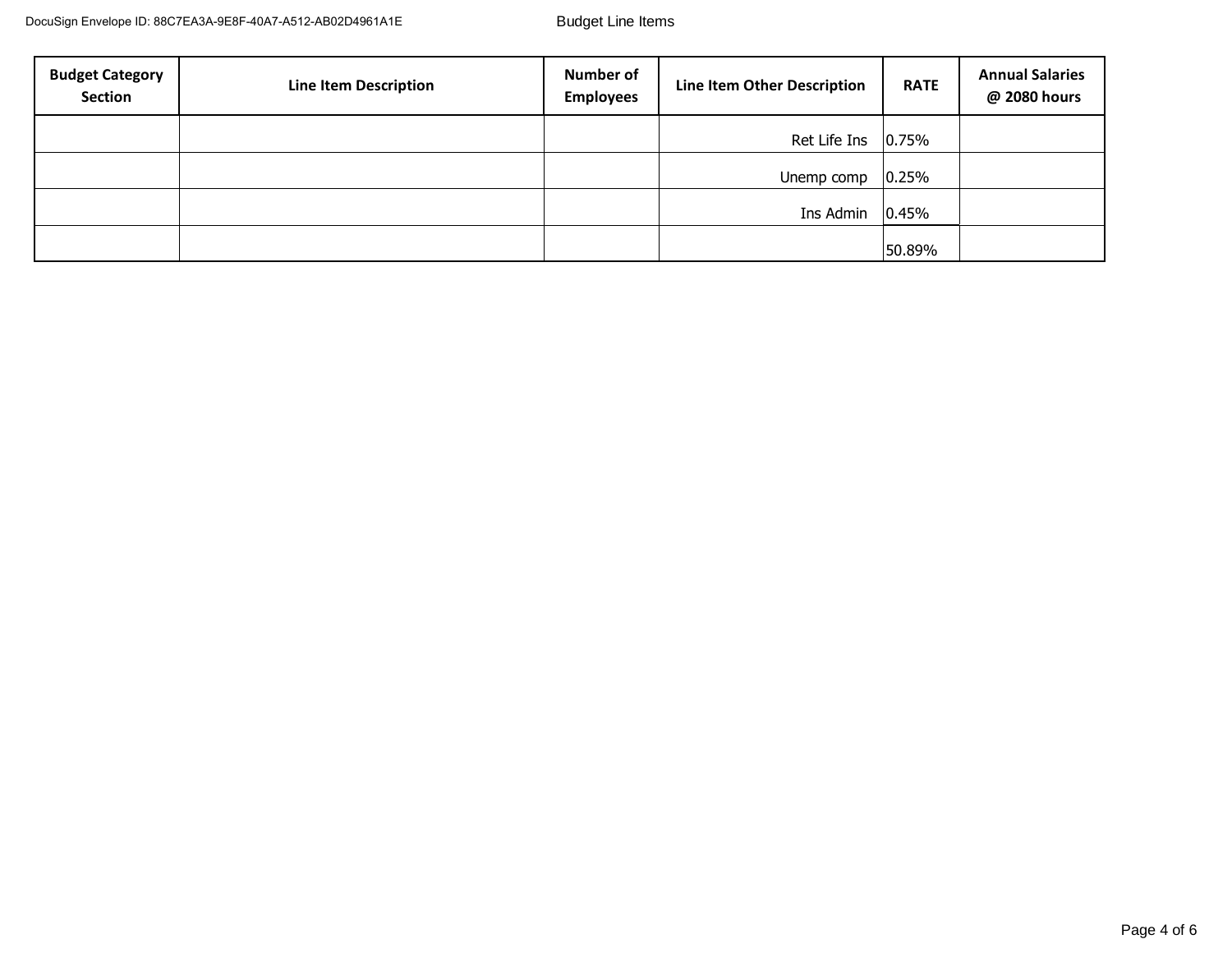| <b>Budget Category</b><br><b>Section</b> | <b>Line Item Description</b>                              | <b>Subtotal</b> |
|------------------------------------------|-----------------------------------------------------------|-----------------|
| Program                                  | <b>Education Specialist M14</b>                           |                 |
|                                          | Mental Health & Disa. Coordinator M15                     |                 |
|                                          | Health, Safety & Nutrition Coordinator M15                | 146,993.60      |
| Program                                  | <b>Head Teacher M13</b>                                   |                 |
|                                          | Teacher M12                                               |                 |
|                                          | Teaching ASST C26                                         | 812,552.00      |
| Program                                  | <b>ERSEAFamily Services and Enrollment Specialist M13</b> |                 |
| Program                                  | Home Visitors M12 (ONE VACANT)                            |                 |
| Program                                  | Family & Community Engagement Specialist with M-13        |                 |
| Management                               | Early Head Start Director with E-16                       |                 |
| Management                               | Executive Director with E-18 50%                          |                 |
| Management                               | <b>Clerical Personnel</b>                                 |                 |
| Management                               | Data Specialist M14                                       |                 |
| Management                               | <b>Fiscal Personnel</b>                                   |                 |
|                                          |                                                           |                 |
|                                          |                                                           | <b>Benefits</b> |
|                                          |                                                           | @50.89%         |
|                                          |                                                           | 596,800.00      |
|                                          |                                                           | 76,035.00       |
|                                          |                                                           | 672,835.00      |
|                                          |                                                           |                 |
|                                          |                                                           |                 |
|                                          |                                                           |                 |
|                                          |                                                           |                 |
|                                          |                                                           |                 |
|                                          |                                                           |                 |